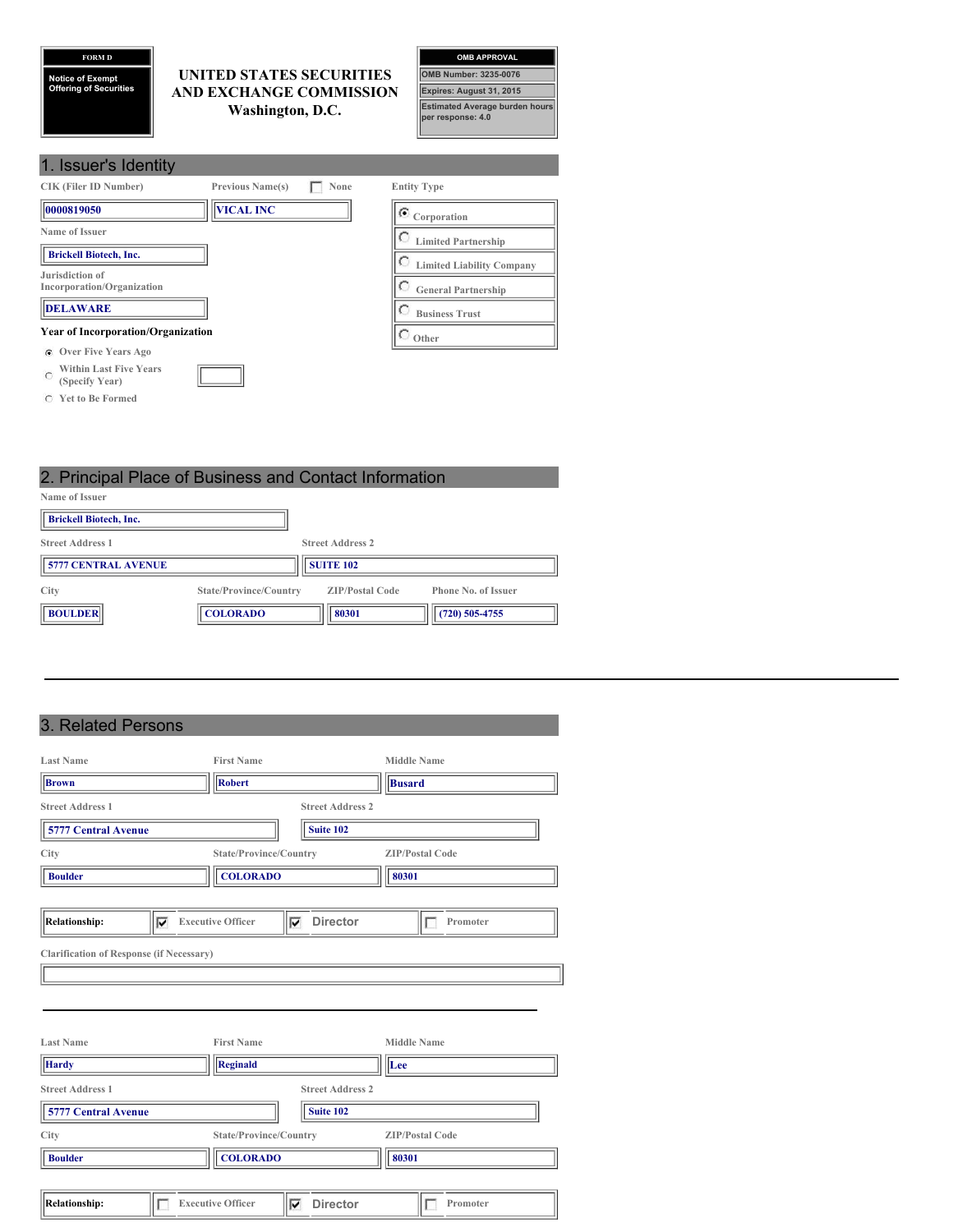| <b>Clarification of Response (if Necessary)</b> |   |                                                   |                                             |                          |  |
|-------------------------------------------------|---|---------------------------------------------------|---------------------------------------------|--------------------------|--|
|                                                 |   |                                                   |                                             |                          |  |
|                                                 |   |                                                   |                                             |                          |  |
|                                                 |   |                                                   |                                             |                          |  |
| <b>Last Name</b>                                |   | <b>First Name</b>                                 |                                             | <b>Middle Name</b>       |  |
| Lyons                                           |   | Gary                                              |                                             | <b>Alan</b>              |  |
| <b>Street Address 1</b>                         |   |                                                   | <b>Street Address 2</b>                     |                          |  |
| 5777 Central Avenue                             |   |                                                   | Suite 102                                   |                          |  |
| City                                            |   | State/Province/Country                            |                                             | <b>ZIP/Postal Code</b>   |  |
| <b>Boulder</b>                                  |   | <b>COLORADO</b>                                   |                                             | 80301                    |  |
|                                                 |   |                                                   |                                             |                          |  |
| <b>Relationship:</b>                            | г | <b>Executive Officer</b>                          | ⊽<br><b>Director</b>                        | п<br>Promoter            |  |
| <b>Clarification of Response (if Necessary)</b> |   |                                                   |                                             |                          |  |
|                                                 |   |                                                   |                                             |                          |  |
|                                                 |   |                                                   |                                             |                          |  |
|                                                 |   |                                                   |                                             |                          |  |
| <b>Last Name</b>                                |   | <b>First Name</b>                                 |                                             | <b>Middle Name</b>       |  |
| <b>Samant</b>                                   |   | <b>Vijay</b>                                      |                                             | Bal                      |  |
| <b>Street Address 1</b>                         |   |                                                   | <b>Street Address 2</b>                     |                          |  |
| <b>5777 Central Avenue</b>                      |   |                                                   | Suite 102                                   |                          |  |
|                                                 |   |                                                   |                                             |                          |  |
| City                                            |   | State/Province/Country                            |                                             | <b>ZIP/Postal Code</b>   |  |
| <b>Boulder</b>                                  |   | <b>COLORADO</b>                                   |                                             | 80301                    |  |
|                                                 |   |                                                   |                                             |                          |  |
| <b>Relationship:</b>                            |   | <b>Executive Officer</b>                          | ⊽<br><b>Director</b>                        | Promoter                 |  |
| <b>Clarification of Response (if Necessary)</b> |   |                                                   |                                             |                          |  |
|                                                 |   |                                                   |                                             |                          |  |
|                                                 |   |                                                   |                                             |                          |  |
|                                                 |   |                                                   |                                             |                          |  |
| <b>Last Name</b>                                |   | <b>First Name</b>                                 |                                             | <b>Middle Name</b>       |  |
| <b>Veru</b>                                     |   | <b>Dennison</b>                                   |                                             | <b>Theodore</b>          |  |
| <b>Street Address 1</b>                         |   |                                                   | <b>Street Address 2</b>                     |                          |  |
| <b>5777 Central Avenue</b>                      |   |                                                   | Suite 102                                   |                          |  |
| City                                            |   | State/Province/Country                            |                                             | <b>ZIP/Postal Code</b>   |  |
| <b>Boulder</b>                                  |   | <b>COLORADO</b>                                   |                                             | 80301                    |  |
|                                                 |   |                                                   |                                             |                          |  |
|                                                 |   |                                                   |                                             |                          |  |
| <b>Relationship:</b>                            | г | <b>Executive Officer</b>                          | Director<br>$\overline{\blacktriangledown}$ | Promoter<br>г            |  |
| <b>Clarification of Response (if Necessary)</b> |   |                                                   |                                             |                          |  |
|                                                 |   |                                                   |                                             |                          |  |
|                                                 |   |                                                   |                                             |                          |  |
|                                                 |   |                                                   |                                             |                          |  |
| <b>Last Name</b>                                |   | <b>First Name</b>                                 |                                             | <b>Middle Name</b>       |  |
| <b>Sklawer</b>                                  |   | <b>Andrew</b>                                     |                                             | <b>David</b>             |  |
| <b>Street Address 1</b>                         |   |                                                   | <b>Street Address 2</b>                     |                          |  |
| 5777 Central Avenue                             |   |                                                   | Suite 102                                   |                          |  |
|                                                 |   |                                                   |                                             |                          |  |
|                                                 |   |                                                   |                                             |                          |  |
|                                                 |   | State/Province/Country                            |                                             | <b>ZIP/Postal Code</b>   |  |
| <b>Boulder</b>                                  |   | <b>COLORADO</b>                                   |                                             | 80301                    |  |
| City<br><b>Relationship:</b>                    |   | $\overline{\blacktriangledown}$ Executive Officer | Director<br>г                               | Promoter<br>$\mathbf{L}$ |  |

**Clarification of Response (if Necessary)**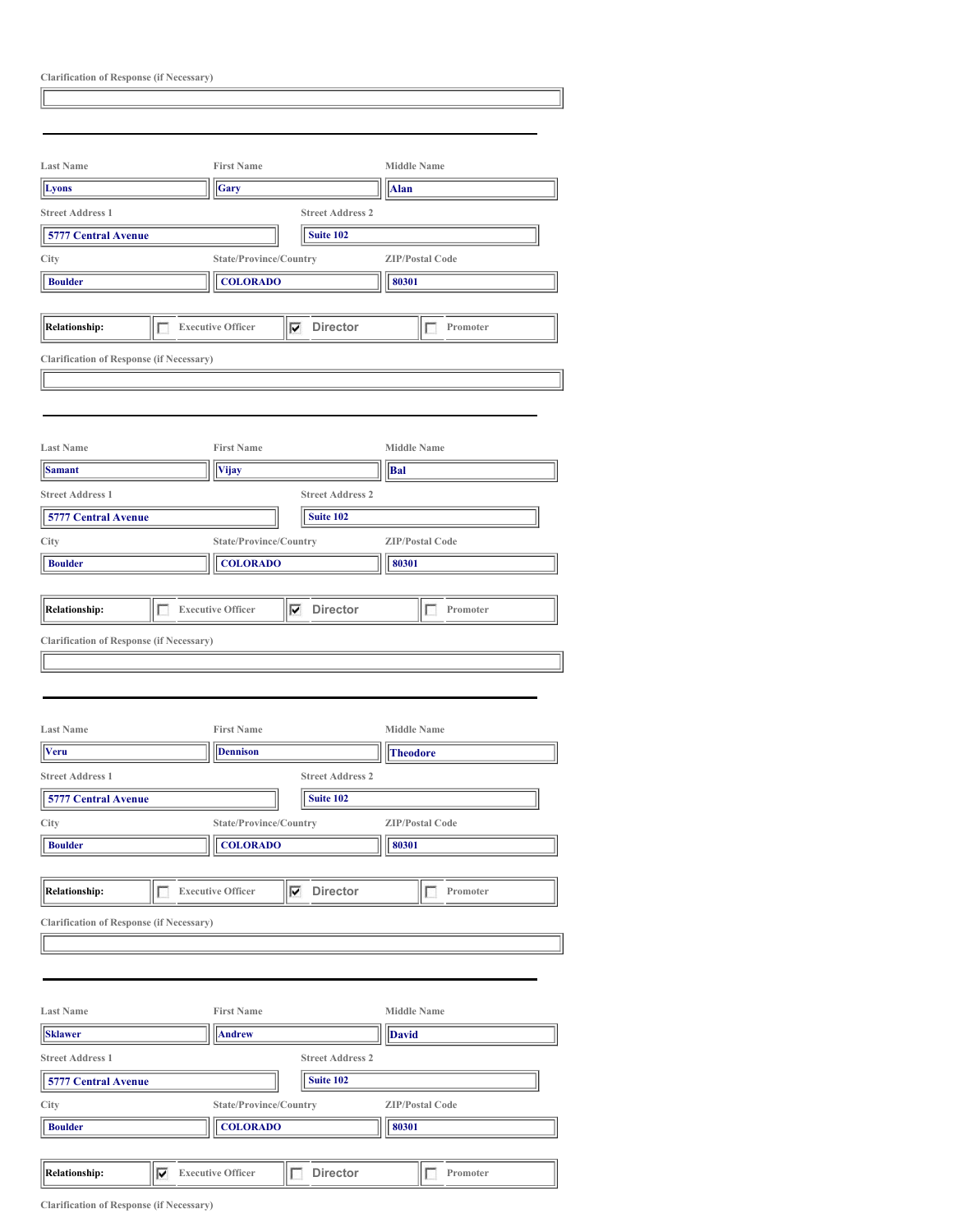| <b>Last Name</b>                                     | <b>First Name</b>                  |                         | <b>Middle Name</b>                     |  |
|------------------------------------------------------|------------------------------------|-------------------------|----------------------------------------|--|
| <b>Marchio</b>                                       | <b>Albert</b>                      |                         | <b>Nicolas</b>                         |  |
| <b>Street Address 1</b>                              |                                    | <b>Street Address 2</b> |                                        |  |
| 5777 Central Avenue                                  |                                    | Suite 102               |                                        |  |
| City                                                 | State/Province/Country             |                         | <b>ZIP/Postal Code</b>                 |  |
| <b>Boulder</b>                                       | <b>COLORADO</b>                    |                         | 80301                                  |  |
|                                                      |                                    |                         |                                        |  |
| <b>Relationship:</b><br>⊽                            | <b>Executive Officer</b><br>г      | <b>Director</b>         | Promoter<br>г                          |  |
| <b>Clarification of Response (if Necessary)</b>      |                                    |                         |                                        |  |
|                                                      |                                    |                         |                                        |  |
|                                                      |                                    |                         |                                        |  |
|                                                      |                                    |                         |                                        |  |
| <b>Last Name</b>                                     | <b>First Name</b>                  |                         | <b>Middle Name</b>                     |  |
| Chadha                                               | <b>Deepak</b>                      |                         |                                        |  |
| <b>Street Address 1</b>                              |                                    | <b>Street Address 2</b> |                                        |  |
| 5777 Central Avenue                                  |                                    | Suite 102               |                                        |  |
| City                                                 | State/Province/Country             |                         | <b>ZIP/Postal Code</b>                 |  |
| <b>Boulder</b>                                       | <b>COLORADO</b>                    |                         | 80301                                  |  |
|                                                      |                                    |                         |                                        |  |
| <b>Relationship:</b><br>⊽                            | <b>Executive Officer</b><br>г      | <b>Director</b>         | Promoter<br>П                          |  |
| <b>Clarification of Response (if Necessary)</b>      |                                    |                         |                                        |  |
|                                                      |                                    |                         |                                        |  |
| <b>Last Name</b><br>Luchi<br><b>Street Address 1</b> | <b>First Name</b><br><b>Monica</b> | <b>Street Address 2</b> | <b>Middle Name</b><br><b>Elisabeth</b> |  |
| <b>5777 Central Avenue</b>                           |                                    | Suite 102               |                                        |  |
| City                                                 | State/Province/Country             |                         | <b>ZIP/Postal Code</b>                 |  |
| <b>Boulder</b>                                       | <b>COLORADO</b>                    |                         | 80301                                  |  |
|                                                      |                                    |                         |                                        |  |
| <b>Relationship:</b><br>⊽                            | <b>Executive Officer</b><br>г      | <b>Director</b>         | Promoter<br>Е                          |  |
| <b>Clarification of Response (if Necessary)</b>      |                                    |                         |                                        |  |
|                                                      |                                    |                         |                                        |  |
|                                                      |                                    |                         |                                        |  |
|                                                      |                                    |                         |                                        |  |
| <b>Last Name</b>                                     | <b>First Name</b>                  |                         | <b>Middle Name</b>                     |  |
| <b>Breton</b>                                        | Jose                               |                         | <b>Augusto</b>                         |  |
| <b>Street Address 1</b>                              |                                    | <b>Street Address 2</b> |                                        |  |
| <b>5777 Central Avenue</b>                           |                                    | Suite 102               |                                        |  |
| City                                                 | State/Province/Country             |                         | <b>ZIP/Postal Code</b>                 |  |
| <b>Boulder</b>                                       | <b>COLORADO</b>                    |                         | 80301                                  |  |
|                                                      |                                    |                         |                                        |  |
| <b>Relationship:</b><br>⊽                            | <b>Executive Officer</b><br>Ι      | <b>Director</b>         | Promoter<br>1                          |  |
| <b>Clarification of Response (if Necessary)</b>      |                                    |                         |                                        |  |
|                                                      |                                    |                         |                                        |  |
|                                                      |                                    |                         |                                        |  |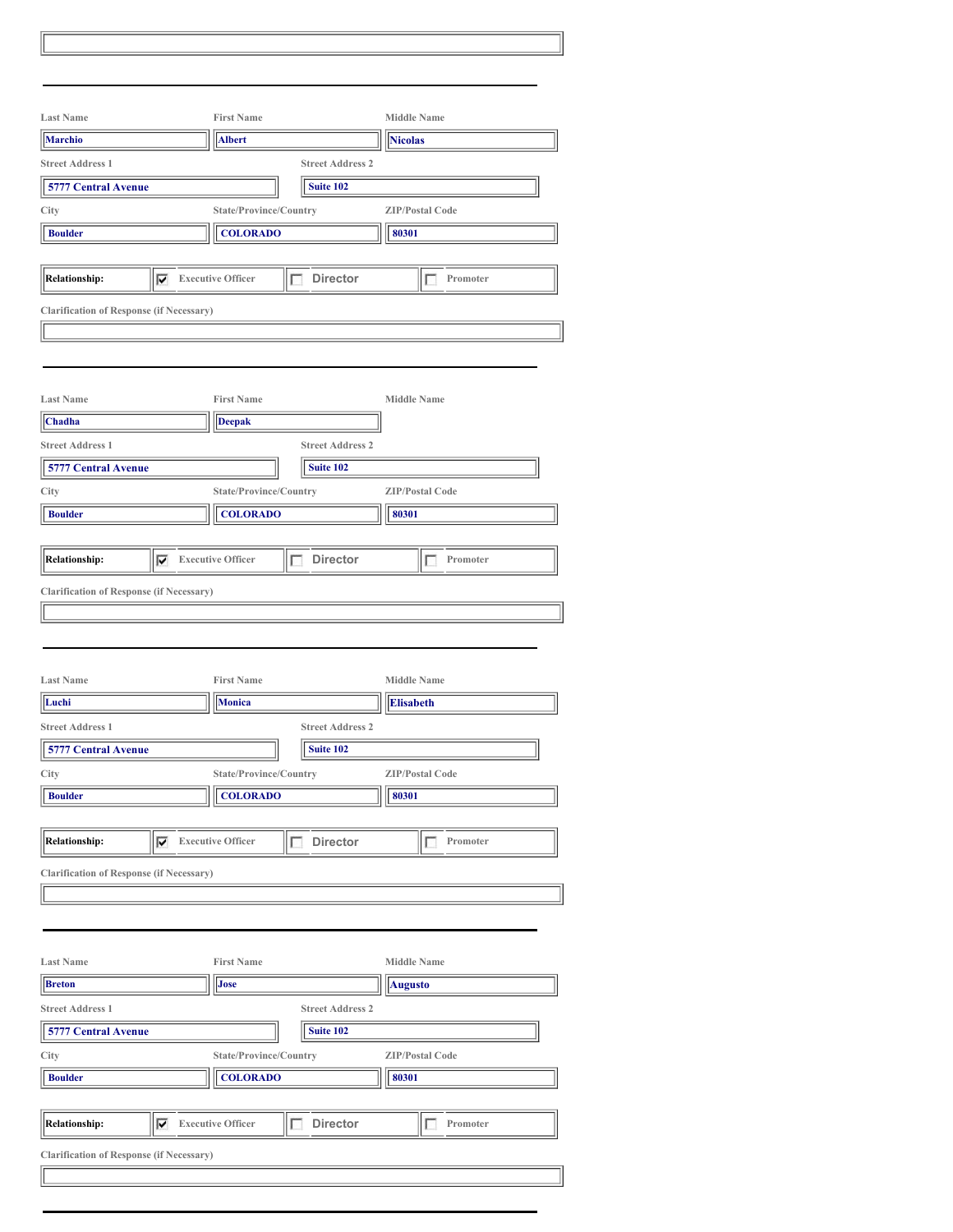| <b>Last Name</b>                                      | <b>First Name</b>                         |                                      | <b>Middle Name</b>              |
|-------------------------------------------------------|-------------------------------------------|--------------------------------------|---------------------------------|
| <b>McAvoy</b>                                         | <b>David</b>                              |                                      | Robert                          |
| <b>Street Address 1</b><br><b>5777 Central Avenue</b> |                                           | <b>Street Address 2</b><br>Suite 102 |                                 |
| City<br><b>Boulder</b>                                | State/Province/Country<br><b>COLORADO</b> |                                      | <b>ZIP/Postal Code</b><br>80301 |
| ⊽<br>Relationship:                                    | <b>Executive Officer</b>                  | <b>Director</b>                      | Promoter                        |
| <b>Clarification of Response (if Necessary)</b>       |                                           |                                      |                                 |
|                                                       |                                           |                                      |                                 |

**Health Care Biotechnology**

 $\circ$ 

**Manufacturing Real Estate Commercial Construction REITS & Finance Residential Other Real Estate**

**Hospitals & Physicians Pharmaceuticals Other Health Care**

## 4. Industry Group

#### **Agriculture**

#### **Banking & Financial Services**

- **Commercial Banking**
- **Insurance**
- **Investing**
- **Investment Banking**
- **Pooled Investment Fund**
- **Other Banking & Financial**
- **Services**

## **Business Services**

#### **Energy**

- **Coal Mining**
- **Electric Utilities**
- **Energy Conservation**
- **Environmental Services**
- **Oil & Gas**
- **Other Energy**

#### **Retailing**

#### **Health Insurance Restaurants**

- **Technology**
	- **Computers**
		- **Telecommunications**

 $\exists$ 

**Other Technology**

#### **Travel**

- **Airlines & Airports**
- **Lodging & Conventions**
- **Tourism & Travel Services**
- **Other Travel**
- **Other**
- 

## 5. Issuer Size

- $\circ$
- $\mathcal{C}$ **\$1 - \$1,000,000 \$1 - \$5,000,000**
- $\circ$
- $\circ$
- $\circ$
- $\circ$
- $\circ$
- $\circ$

#### **Revenue Range Aggregate Net Asset Value Range**

- **No Revenues No Aggregate Net Asset Value**
	-
- **\$1,000,001 - \$5,000,000 \$5,000,000 \$5,000,001 \$25,000,000**
- **\$5,000,001 - \$25,000,000 \$25,000,000 \$25,000,000 \$25,000,000 \$25,000,000 \$25,000,000 \$10,000 \$25,000,000 \$10,000 \$10,000 \$10,000 \$10,000 \$10,000 \$10,000 \$10,000 \$10,000 \$10,000 \$10,00**
- **\$25,000,001 - \$100,000,000 \$50,000,001 - \$100,000,000**
- **Over \$100,000,000 Over \$100,000,000**
- **Decline** to Disclose **Decline Decline Decline Decline Decline Decline Decline Decline Decline Decline Decline Decline Decline Decline Decline Decline Decline Decline Decline Decline**
- **Not Applicable C Not Applicable**

| 6. Federal Exemption(s) and Exclusion(s) Claimed (select all that<br>apply) |  |                                            |  |  |  |  |
|-----------------------------------------------------------------------------|--|--------------------------------------------|--|--|--|--|
| Rule 504(b)(1) (not (i), (ii)<br>or (iii)                                   |  | Rule 505                                   |  |  |  |  |
| Rule 504 (b)(1)(i)                                                          |  | $\overline{\triangledown}$ Rule 506(b)     |  |  |  |  |
| Rule $504$ (b) $(1)(ii)$                                                    |  | Rule $506(c)$                              |  |  |  |  |
| Rule $504$ (b)(1)(iii)                                                      |  | Securities Act Section 4(a)(5)             |  |  |  |  |
|                                                                             |  | <b>Investment Company Act Section 3(c)</b> |  |  |  |  |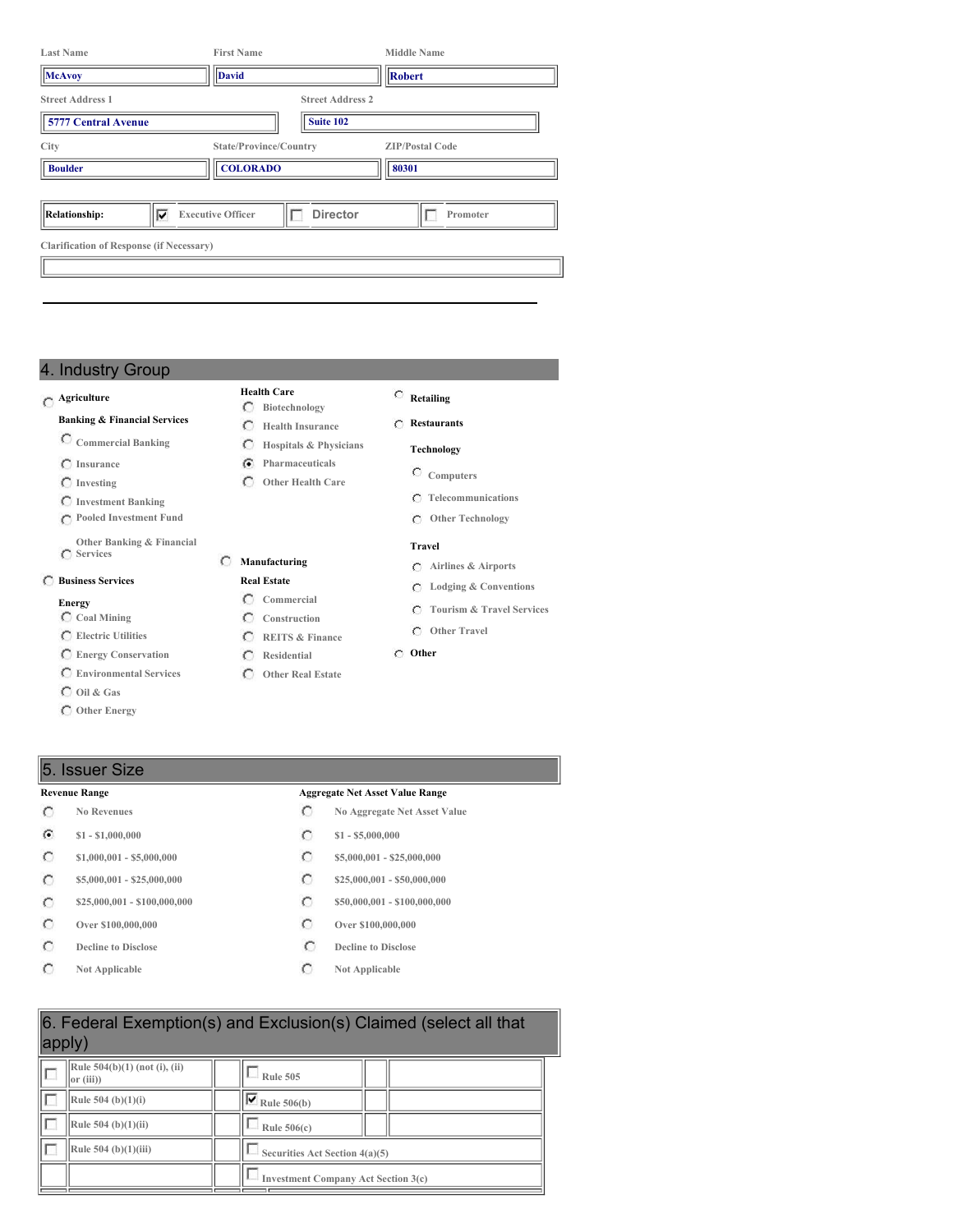| 7. Type of Filing                                                                                                                          |
|--------------------------------------------------------------------------------------------------------------------------------------------|
| L<br>2022-05-25<br><b>First Sale Yet to Occur</b><br>⊽<br><b>New Notice</b><br>Date of First Sale                                          |
| Amendment                                                                                                                                  |
|                                                                                                                                            |
|                                                                                                                                            |
| 8. Duration of Offering                                                                                                                    |
| $\textstyle\bigcirc\,$ $_{\text{Yes}}$<br>$\epsilon$<br>$\mathbb{N}_0$<br>Does the Issuer intend this offering to last more than one year? |
|                                                                                                                                            |
|                                                                                                                                            |
| 9. Type(s) of Securities Offered (select all that apply)                                                                                   |
| <b>Pooled Investment Fund</b><br>⊽<br>Equity<br><b>Interests</b>                                                                           |
| <b>Tenant-in-Common Securities</b><br>Debt                                                                                                 |
| Option, Warrant or Other Right to<br><b>Mineral Property Securities</b><br><b>Acquire Another Security</b>                                 |
| Compity to be Acquired Upon                                                                                                                |

**Security to be Acquired Upon Exercise of Option, Warrant or Other Right to Acquire Other (describe)**

#### 10. Business Combination Transaction

Is this offering being made in connection with a business combination  $\bigcirc$  Yes  $\bigcirc$  No transaction, such as a merger, acquisition or exchange offer?

**Clarification of Response (if Necessary)**

**Security**

## 11. Minimum Investment

**Minimum investment accepted from any outside investor**

|  |  | 12. Sales Compensation |
|--|--|------------------------|
|--|--|------------------------|

| Recipient                             | <b>Recipient CRD Number</b><br>None                 |
|---------------------------------------|-----------------------------------------------------|
|                                       |                                                     |
| (Associated) Broker or Dealer<br>None | (Associated) Broker or Dealer CRD<br>None<br>Number |
|                                       |                                                     |
| <b>Street Address 1</b>               | <b>Street Address 2</b>                             |
|                                       |                                                     |
| City                                  | State/Province/Country<br><b>ZIP/Postal Code</b>    |
|                                       |                                                     |
| г<br>State(s) of Solicitation         | <b>All States</b>                                   |
|                                       |                                                     |

**\$ 10 USD**

# 13. Offering and Sales Amounts

**Clarification of Response (if Necessary)**

| <b>Total Offering Amount</b>         | S | <b>10</b> | <b>USD</b> | Indefinite |
|--------------------------------------|---|-----------|------------|------------|
| <b>Total Amount Sold</b>             |   | <b>10</b> | <b>USD</b> |            |
| <b>Total Remaining to be</b><br>Sold | S | Ю         | <b>USD</b> | Indefinite |